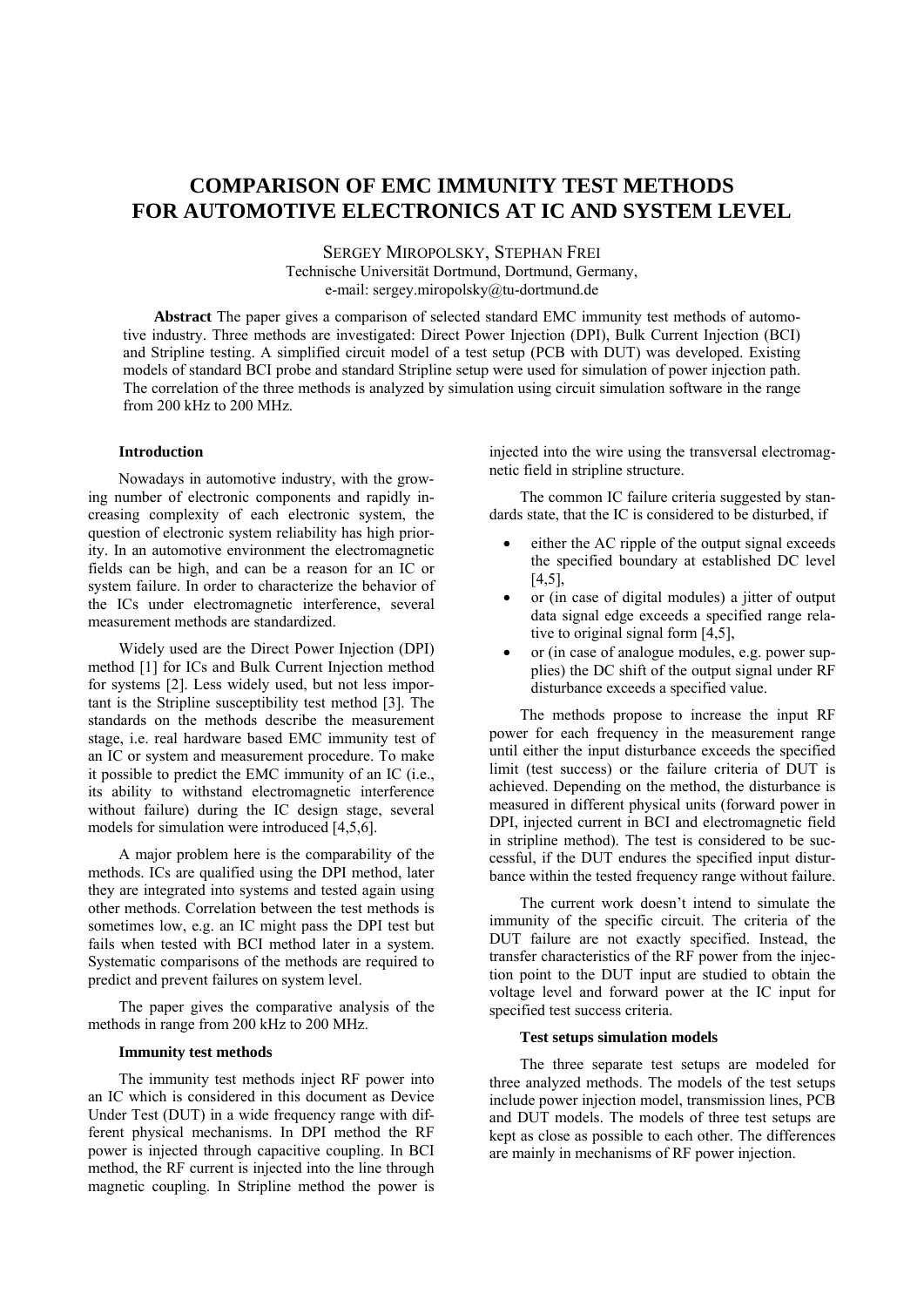

*Fig. 1. The block-diagram of the test setups model, contains Power Injection Model (BCI probe or Stripline), Transmission Line and model of PCB with DUT.* 

**PCB model:** The injected RF power is transferred into the DUT through the PCB. The model of the PCB includes the following main components:

- RF Injection Connector (A)
- PCB Tracks to DUT (B)
- Decoupling capacitor at DUT input (C)
- RF Injection Capacitor (DPI setup only) (D)
- DC supply path (optional) (E)

The accurate modeling of the PCB could be the most critical point in the simulation of test setup. Currently, the analysis is done for the frequency range of 200 kHz to 200 MHz. Thus, only the inductive effects of tracks and element pins are included. At higher frequencies, the model should assume other RF couplings and losses more thoroughly.

In DPI test setup the power is injected directly from the RF power source into the PCB through the transmission line. Two other methods require the models of the power injection stage.

**BCI Injection Probe**: In BCI method the RF power is injected with a special probe. The spice circuit models of BCI injection probes with calibration fixture were developed in [5,6].

The BCI injection probe behavior is described with two mutual inductors with frequency-dependent permittivity of the magnetic core. The parasitic couplings within the probe and the radiation effects are modeled with passive elements in the circuit. The model gives good correlation to the measurement data for frequencies up to 400 MHz [5].

**Stripline.** In stripline method the RF power is injected into the wire by the transversal EM field in the stripline structure.

The stripline model was obtained with 3D modeling in the EMCoS EMC Studio software. A common geometry of the stripline was used with stripline height of 150 mm and length of cable under stripline of 1.5 m (see fig. 3). The equivalent electrical circuit of the structure was extracted from the 3D model and introduced as a circuit subblock into the model of the test setup.





The electrical field  $E_{\text{SL}}$  was estimated as

$$
E_{SL} = V_{SL} / 150 \text{ mm}
$$
 (1)

where  $V_{SL}$  is the voltage of the stripline obtained from a Spice simulation of the test setup.

**DUT model:** To compare the methods, a sample DUT model is necessary. In current work the DUT is a voltage regulator circuit, i.e. an IC that converts battery voltage to stable supply voltage. The RF immunity of this circuit is important, since such circuits are used in almost any larger system chip. The unstable voltage supply can easily be a cause of a system failure.

Based on a full IC circuit model, that is rather large and complex, a simplified model of the IC input was created. The full circuit was simulated in Mentor Graphics simulator program ELDO and the input impedance was calculated as

$$
Z_{\text{IN}}(\omega) = V_{\text{IN}}(\omega) / I_{\text{IN}}(\omega)
$$
 (2)

The input impedance was approximated with an RC model. The resulting passive circuit was used in the test setup as the model of DUT core.



*Fig. 2. Impedance profile (abs(* $Z_N$ *)) of the DUT. Dots show the simulation results from ELDO. Solid curve shows the RC model approximation.* 

The full DUT model also includes the model of IC package [4]. The values of pin inductances and capacitances were estimated for a typical package type.

### **Results and Discussion**

**Comparison criteria:** The investigated methods use different physical mechanisms of power injection, and hence, have different physical values as the input signal criteria (forward power, injected current and electrical field). Thus, to compare the methods, some common points of all three methods should be defined, such as, e.g. the resulting disturbance of the DUT (load voltage, injected current and injected forward power).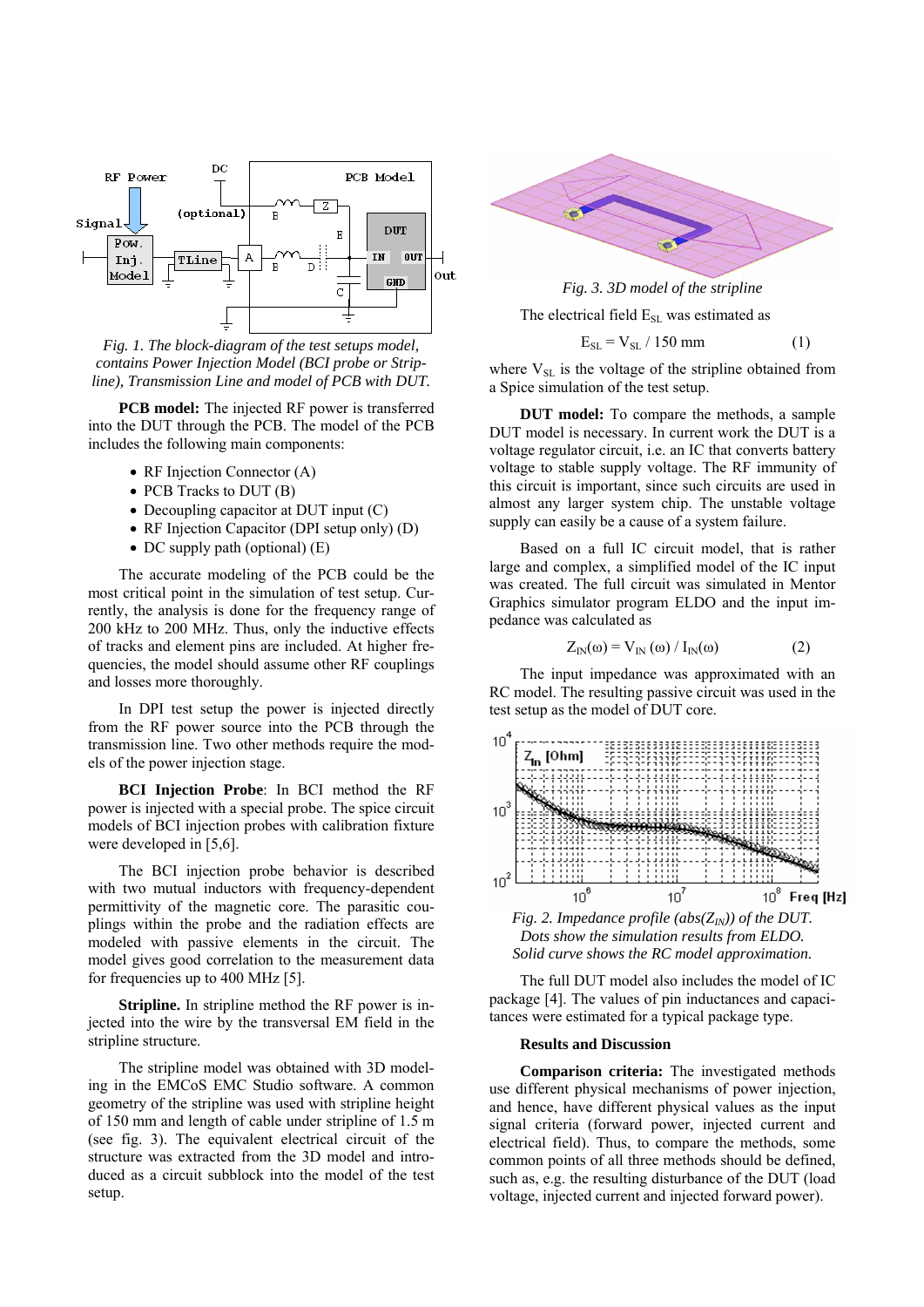**Calibration setups:** First, the simulation models of the three compared methods are simulated in a calibration setup with 50 Ohm load instead of DUT.

For Stripline setup the input power is calibrated in frequency range to provide constant electrical field  $(E_{SL} = 200 \text{ V/m})$ . Fig. 4 shows the forward power injected into the load by this field.



Fig. 4 shows, that starting with 50 MHz stripline model has plenty of internal resonances, which intro-

duce peaks in injected power plot.

The calibration of BCI method is defined as measurement of input forward power necessary to inject the specified current into a 50 Ohm load. Later during the testing of the DUT the input forward power should be limited with this calibration curve. The current value of 50 mA (125 mW into the load) is selected. The same calibration is done for two other setups (see fig. 5) to see the possible correlation.



*Fig. 5. Input forward power (BCI and DPI, left scale) and electrical field (Stripline, right scale) required to inject I = 50 mA into the 50 Ohm load* 

Fig. 5 shows, that DPI setup has the most flat power transfer function with small deviations (3 dB) at the edges of the measurement range. BCI setup shows significantly lower power transfer at high and low frequencies, but good correlation to DPI in middlefrequency range. The stripline setup transfer function has complex frequency dependence.

**Test Setups with DUT:** At the second step, the test setups are simulated with real DUT load. The comparison criterion here is the forward power, injected into the DUT. The differences between methods are determined both by mechanisms of power injection and differences in testing procedure definition.

In the first approach of comparing the methods we assume, that the DUT has constant failure threshold in terms of input forward power. The selected value is 1 mW. The input powers and electrical field (for Stripline setup) necessary to inject the specified power in each method are compared.



*Fig. 6. Input forward powers (left axis) and EM Field in Stripline (right axis), required to inject the forward power of 1 mW of into the DUT* 

The values shown in fig. 6. are very high. The largest part of the input power is shorted by the decoupling capacitor. This means that within the real test the value of 1 mW into the DUT will not be reached. However, the correlation of the power transfer functions for three methods can be estimated.

Fig. 6 shows, that in terms of input forward power, in the range of  $1 - 20$  MHz the correlation of the methods could be good, when levels would be adjusted. At higher frequencies, the BCI setup power transfer function decreases comparing to DPI setup.

Here BCI and DPI methods show no correlation at lower frequencies due the resonance of BCI probe with decoupling capacitance at 400 kHz. With different DUT, which doesn't require the decoupling capacitor, the resonance may occur at other frequency.

In the second approach, we assume that the DUT endures any disturbance at input node. The goal is to estimate the resulting DUT input disturbance, when the limiting factors (test success criteria) for each method are reached, thus giving more respect to the measurement process definition.

The DPI method limiting factor is constant forward power in the entire frequency range. The value of